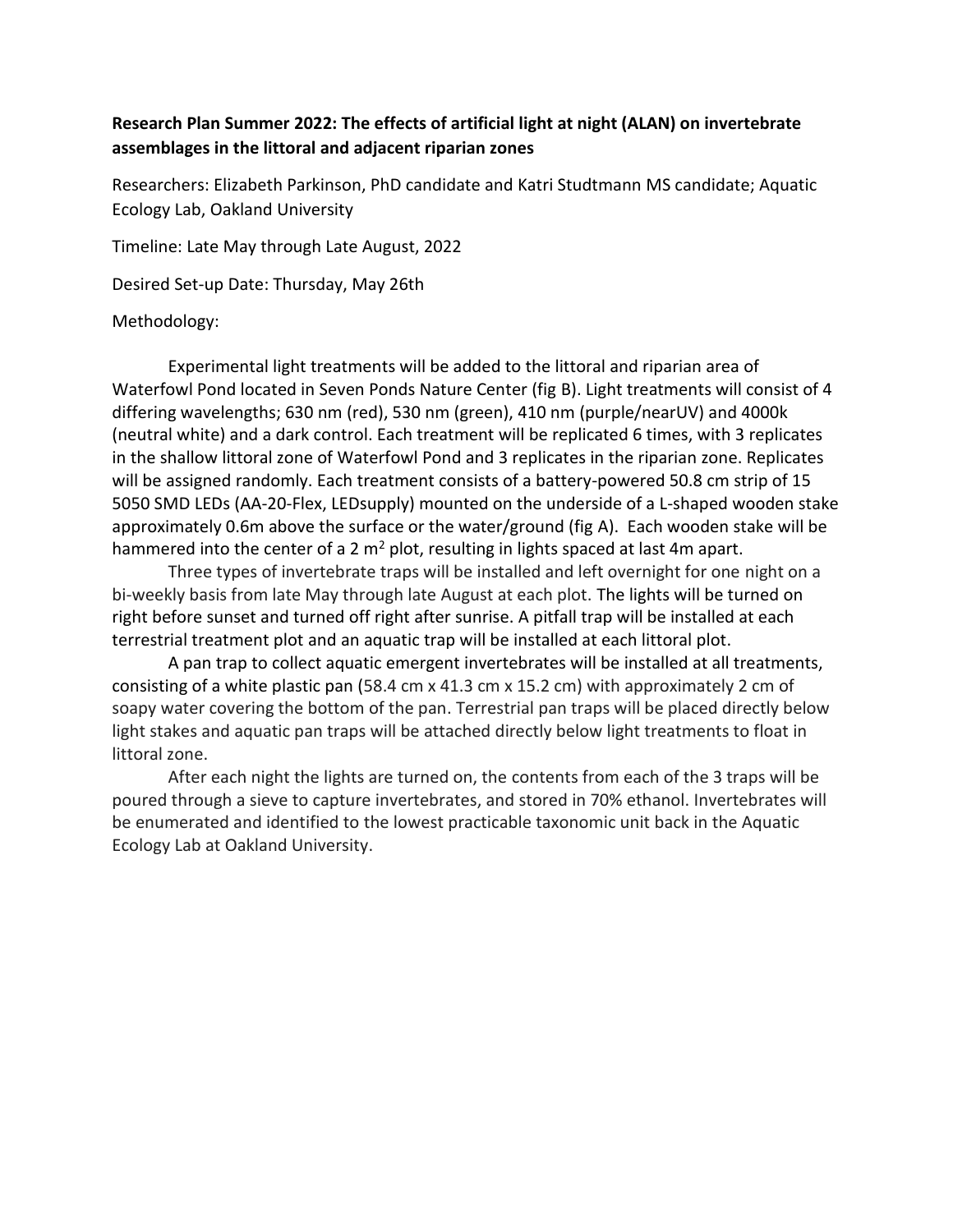

Figure A: Design of L-brace to be placed at each treatment site. The wooden L-brace is a treated wood 2"2"x2'. Underneath the horizontal part of the L-brace there will be an 18" LED strip (color based on treatment). L-brace is secured in the ground by a wooden stake.